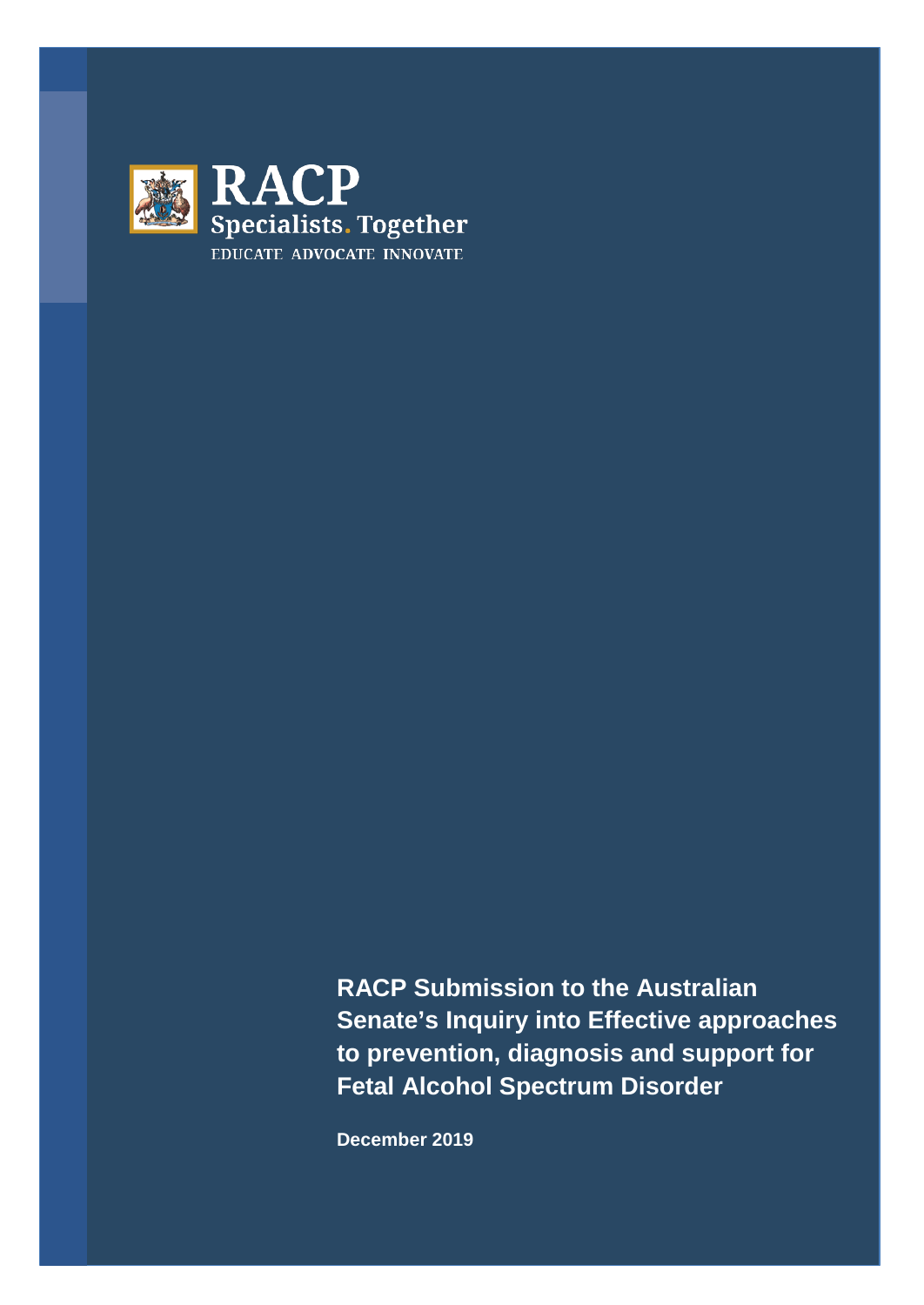# **About the Royal Australasian College of Physicians (RACP)**

The RACP trains, educates and advocates on behalf of over 17,000 physicians and 8,000 trainee physicians, across Australia and New Zealand. The College represents a broad range of medical specialties including general medicine, paediatrics and child health, neurology, addiction medicine, public health medicine, cardiology, respiratory medicine, oncology, occupational and environmental medicine, palliative medicine, sexual health medicine, rehabilitation medicine and geriatric medicine. Beyond its drive for medical excellence, the RACP is committed to developing health and social policies which bring vital improvements to the wellbeing of patients.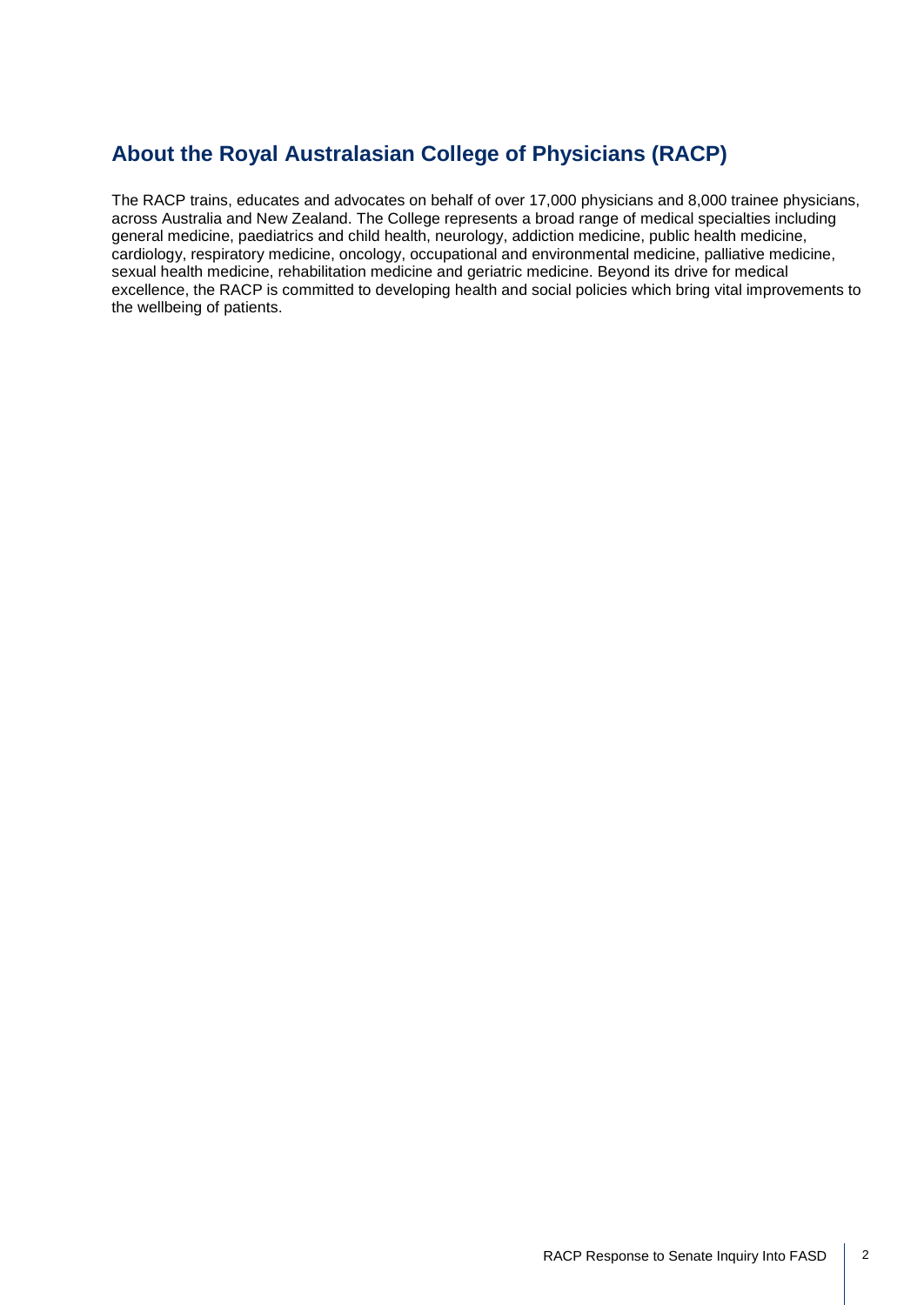# **Introduction**

The Royal Australasian College of Physicians provided a [submission](https://www.racp.edu.au/docs/default-source/advocacy-library/submission-to-house-standing-committee-on-social-policy-and-legal-affairs-fasd.pdf) to the House Standing Committee on Social Policy and Legal Affairs' Inquiry into Fetal Alcohol Spectrum Disorders (FASD) in 2011. We regret to say that after eight years of government inaction on this leading cause of mental, psychological and physical developmental disabilities, little progress has been made in the national approach on this matter.

# **Comments**

Without restating the points the RACP and other health and social policy bodies have consistently made about the urgent need to tackle FASD over the last decade, the RACP feels it is imperative to emphasise the following key facts about the matter:

# **The findings of the previous inquiry have been largely ignored**.

The Foundation of Alcohol Research and Education (FARE) has reviewed the recommendations delivered by the House of Representatives Standing Committee on Social Policy and Legal Affairs, tabled on 29 November 2012. FARE found that out of the 19 recommendations made by the inquiry, 3 have been implemented, 4 have been partially implemented and [1](#page-2-0)2 have not been implemented at all.<sup>1</sup> We are now involved in another inquiry that, while needed, could have been avoided by actioning the recommendations that were made to the Parliament nearly a decade ago.

The evidence of the harm caused by alcohol in pregnancy is clear.<sup>[2](#page-2-1)</sup> The estimates of the children and adults affected by FASD around the world are both scarce and variable, largely a result of varying patterns in maternal drinking behaviour and public awareness of harm as well as differences in the diagnostic criteria and assessment techniques, methods of surveillance and varying demographics of the studied populations.<sup>3</sup>

Australia lacks national standardised data collection and monitoring of alcohol consumption across pregnancy and of the diagnosis and recording of people with FASD; as such national prevalence data have not been established to date. However, State- and Territory-based studies have reported birth prevalence rates of FAS – the least prevalent but most severe form of FASD - of between 0.01 and 0.68 per 1000 live births.[4](#page-2-3) Between two and five percent of births are estimated to be affected by FASD in America.<sup>[5](#page-2-4)</sup> Inferring from existing evidence, over the last decade a considerable number of babies and families have been harmed because of government inaction on FASD.

# **The alcohol industry does not belong in the health policy making space.**

The alcohol industry has no role in policy making regarding alcohol consumption, taxation and harm prevention in Australia. It has a substantial conflict of interest and cannot be expected to act in any interest other than its own. While alcohol is a legal commodity in this country and numerous adults consume alcohol in a responsible manner, alcohol has been identified as the greatest substance-related contributor to our ill health, congenital malformation, mental illness and distress, as well as a cause of significant costs to the social and human services and criminal justice systems.<sup>[6](#page-2-5)</sup>

The RACP appreciates the recent release of the National Alcohol Strategy 2019-26 which states that "the alcohol manufacturing industry, wider retail and hospitality industries, advertising, broadcasting and sporting industries play a significant role in Australia's economy and social fabric. (…) These industries, which benefit from revenue through alcohol sales, have a responsibility in supporting and taking appropriate action to

<span id="page-2-0"></span><sup>1</sup> FARE Submission into the Senate Inquiry into FASD 2019

<span id="page-2-1"></span><sup>2</sup> McLean S, McDougall S. Fetal Alcohol Spectrum Disorders: Current issues in awareness, prevention and intervention. Australian Institute of Family Studies. 2014

<span id="page-2-2"></span><sup>3</sup> Popova S, Lange S, Burd L, Rehm J. Burden and Social Cost of Fetal Alcohol Spectrum Disorders. Oxford Books Online. Sep 2016

<span id="page-2-3"></span><sup>4</sup> Burns L, Breen, C, Bower C et al. Counting fetal alcohol spectrum disorder in Australia: the evidence and the challenges. Drug Alcohol Rev. Sept 2013

<span id="page-2-4"></span><sup>5</sup> <https://ama.com.au/position-statement/fetal-alcohol-spectrum-disorder-fasd-2016>

<span id="page-2-5"></span><sup>6</sup> Bonomo, Y, Norman A et al. The Australian drug harms ranking study. [J Psychopharmacol.](https://www.ncbi.nlm.nih.gov/pubmed/31081439) Jul 2019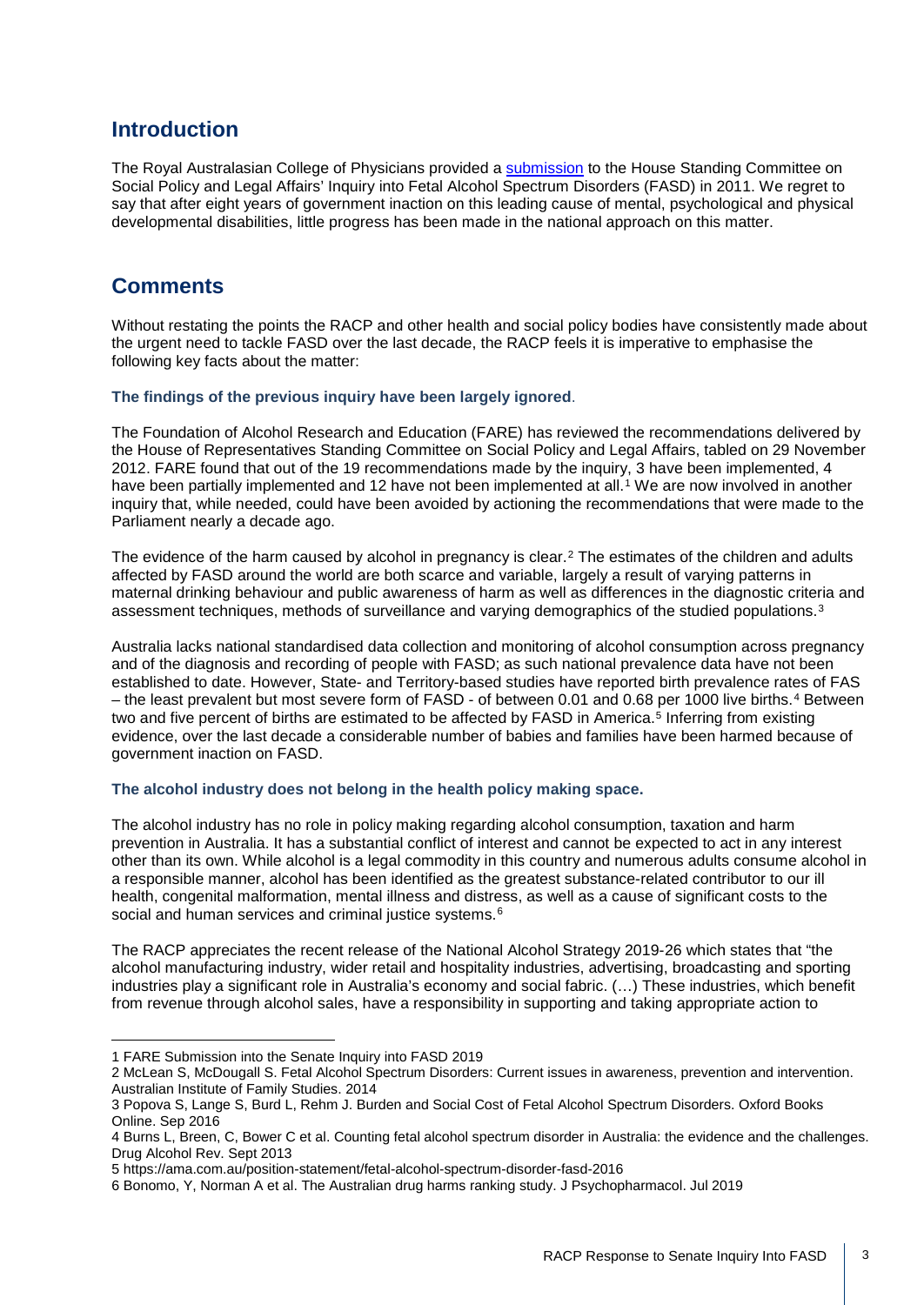prevent and minimise alcohol-related harms through the lawful, responsible supply of alcohol and their ability to influence drinking behaviours."

Regrettably, it is unlikely that the industry will influence drinking behaviours in a positive manner, unless mandated, regulated, overseen and, if necessary, sanctioned by our governments to do so. The Australian Government has the decisive role in minimising the harms of alcohol to everyone, including women and their children. The publication of another report or strategy such as the well-intentioned but underfunded National FASD Strategic Action Plan 2018-2028 will not solve the issue of fetal exposure to alcohol unless the Australian Government and other governments fully commit to doing so, including by tackling the alcohol industry's influence over our political system and wider society.

*The College recommends that the Australian Government ensure the alcohol industry is not involved in the development and implementation of health policies, including policies in relation to alcohol-related harm.*

### **Evidence-based interventions remain underutilised and under-researched while children, families and society experience harm.**

Successive Australian governments have a record of underperformance at trialling and implementing effective measures to reduce alcohol-related harm. For instance, it has taken over 23 years since the first application for effective and mandatory alcohol pregnancy labelling in Australia for the issue to become subject to government regulation. This demonstrates that our governments have been deficient in their role as regulator and protector of our health and wellbeing.[7](#page-3-0)

The cost associated with FASD, as calculated in Canada where the research on the spectrum is most advanced amongst the OECD countries, has been assessed at \$1.8 billion a year, most of it resulting from the productivity losses due to morbidity and premature mortality.[8](#page-3-1) The cost of human potential in our own communities is likely to be similar and remains ongoing, as the generation of women born in the mid-nineties has continued to be exposed to misleading messages about the use of alcohol during pregnancy propagated by the alcohol industry with little oversight from regulators. While warning labels are not sufficient on their own to reduce alcohol consumption in pregnancy, they must be a key component in any national alcohol strategy and the current labelling does not accurately reflect the evidence for best practice warnings.<sup>[9](#page-3-2)</sup>

The pattern, amount or critical period of prenatal alcohol exposure that is safe i.e. resulting in no structural and/or functional teratogenesis is not yet quantified, therefore women must be advised clearly and uniformly that it is in the best interest of themselves and their unborn babies not to drink. The industry, once again, must have no role in deciding what such warnings look like and how they are displayed. A range of other prevention strategies are essential to support labelling. These include active campaigns to reduce alcohol consumption across the whole population, including wider use of effective strategies such as minimum unit pricing and banning of advertising.

As with most issues related to FASD, there exist major evidence gaps related to the most effective and costeffective measures to diagnose and manage the condition. *The RACP recommends that improved and standardised surveillance and data collection as well as a concerted and increased investment in evidencebased prevention measures become the top priorities for the Australian Government in tackling the condition.* 

# **Treatment services must be better funded to deal with the crisis of alcohol and other drugs misuse.**

While it is in the best interest of society, families and babies that levels of prenatal alcohol exposure in the population are minimised, and while the most recent statistics from the National Drug Strategy Household Survey 2016 indicate that the rate of women abstaining while pregnant increased by 16 percent between 2007 and 2016, 44 percent of pregnant women still use alcohol.<sup>[10](#page-3-3)</sup> While the exact causal patterns of alcohol-related teratogenesis are complex and remain the subject of research, it is clear that the amount and frequency of consumption are a major factor in the level of fetal toxicity and subsequent child impairment.

<span id="page-3-1"></span><span id="page-3-0"></span><sup>7</sup> <http://drinktank.org.au/2019/11/pregnancy-warning-labelling-our-best-opportunity-to-get-the-labels-correct/> 8 Popova S, Lange S, Burd L, Rehm J. Burden and Social Cost of Fetal Alcohol Spectrum Disorders. Oxford Books Online: Sep 2016

<span id="page-3-2"></span><sup>9</sup> http://fare.org.au/wp-content/uploads/FARE-Labelling-Market-Testing-Report.pdf

<span id="page-3-3"></span><sup>10</sup> National Drug Strategy Household Survey 201[6 https://www.aihw.gov.au/getmedia/15db8c15-7062-4cde-bfa4-](https://www.aihw.gov.au/getmedia/15db8c15-7062-4cde-bfa4-3c2079f30af3/21028a.pdf.aspx?inline=true) [3c2079f30af3/21028a.pdf.aspx?inline=true](https://www.aihw.gov.au/getmedia/15db8c15-7062-4cde-bfa4-3c2079f30af3/21028a.pdf.aspx?inline=true)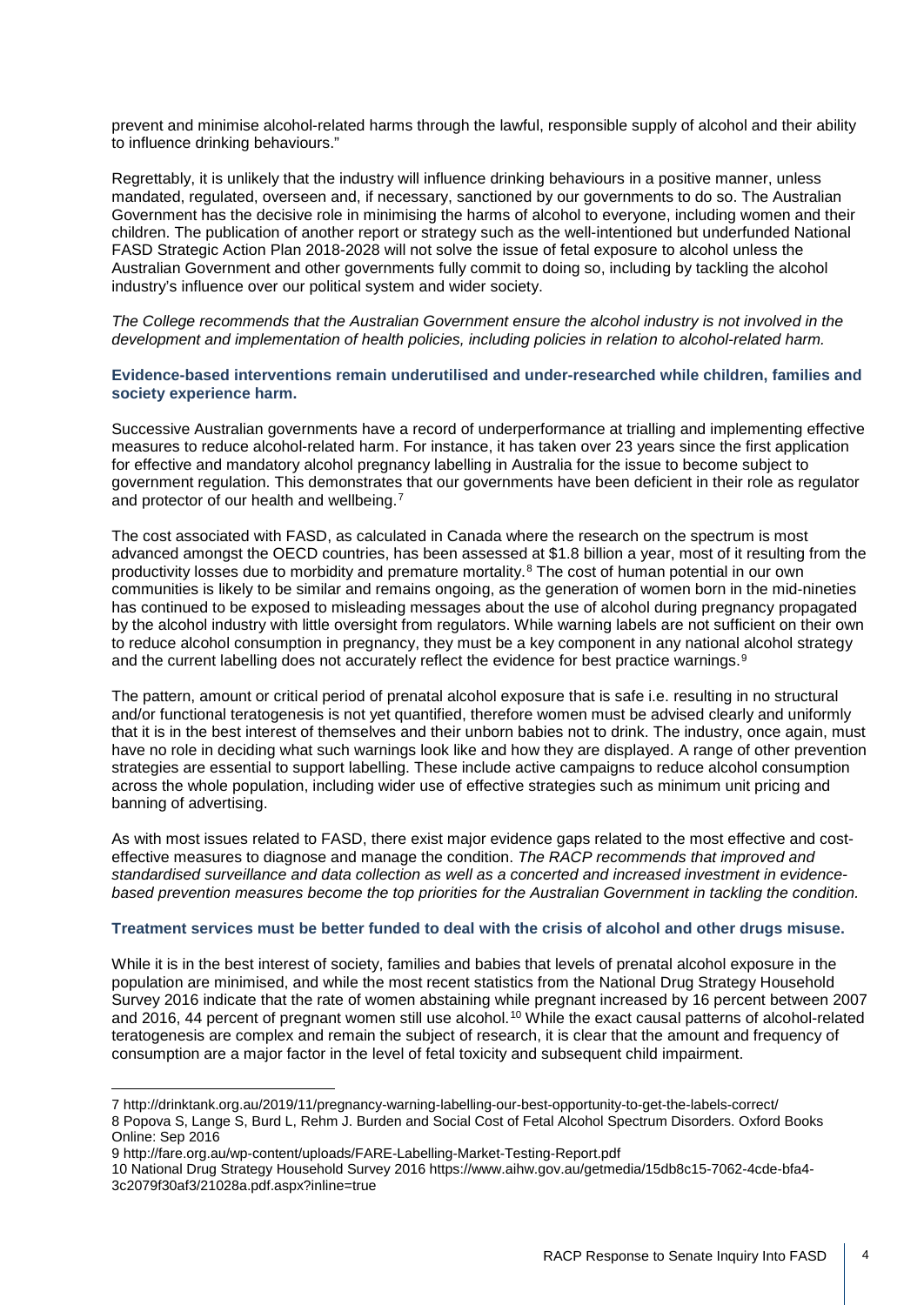As such, it is extremely important not just to educate women about the dangers of drinking while pregnant, but to allow them easy, affordable, non-stigmatising access to medical services before, during and after pregnancy. Access to such services would greatly reduce the harm caused by in-utero exposure to alcohol to alcohol-dependant women's babies, subsequent affected children and their entire families. Importantly, this approach must include a routine screening of pregnant women for alcohol use in primary care. Such screening, when performed in a timely, non-judgmental, culturally sensitive manner is likely to result in a reduction of alcohol use and alcohol-related harm to mother and baby.

Unfortunately, access to alcohol treatment services remains limited. The RACP, St Vincent's Australia and a number of other health policy bodies have estimated that the alcohol and other drug treatment system would need another billion dollars a year to be able to address the needs of people in need of treatment, a large percentage of whom would be women of child-bearing age.<sup>[11](#page-4-0)</sup> The fact that the National FASD Strategic Action Plan so far committed \$7 million to dealing with this issue across the education, clinician awareness and treatment spectrums speaks to the inadequacy of governmental efforts in this space.

While educating women about the dangers of drinking while pregnant is a key aspect of FASD prevention, effective harm minimisation and treatment for women who are pregnant and drink, so that they desist or reduce the intake of alcohol, are equally important to the overall reduction of harm caused to babies, women and their families.

*The RACP recommends that the Government substantially increase its funding for alcohol and other drugs treatment services.*

### **Diagnosis and treatment of FASD and other neurodevelopmental conditions are similarly underfunded.**

Timely diagnosis of FASD or other neurodevelopmental conditions is of extreme importance because delays in diagnosis and provision of appropriate health and educational interventions increase the risk of adverse secondary outcomes. It is crucial to note that these developmental vulnerabilities are often multifactorial in origin, with the more proximal causal factors including lack of food security, undernutrition and chronic anaemia (both in utero and in early childhood); early childhood trauma; chronic and recurrent infections of the ears, chest, skin and gut; exposure to family domestic violence and community violence (both in utero and in early childhood); lack of financial security; social and economic deprivation; family breakdown with loss of attachment relationships; exposure to alcohol and other drugs in utero; and early childhood exposure to the family and community effects of alcohol and other drugs.

These more proximal factors ultimately stem from generations of trauma, poverty, and marginalisation. A comprehensive developmental assessment and neurodevelopmental diagnosis in this context should seek to accurately represent these multiple contributory factors.

One of the many barriers to better diagnosis of FASD and other neurodevelopmental conditions is the limited number of specially trained health professionals and specialist diagnostic clinics for FASD. The Australian assessment and diagnostic [guidelines](https://www.fasdhub.org.au/siteassets/pdfs/australian-guide-to-diagnosis-of-fasd_all-appendices.pdf) for FASD developed by Professors Bower and Elliot recommend the use of multidisciplinary teams of specially trained professionals who also take responsibility for training other health professionals<sup>12</sup>. Service models can be then adapted depending on the circumstances, for example by supplementing assessment services with telemedicine in rural and remote communities. Services should be underpinned by standardised, nationally agreed diagnostic criteria for FASD and appropriate protocols for assessment.

As with other clinical and social issues facing people with FASD and other neurodevelopmental conditions, the current funding and availability of diagnostic and treatment services, including wraparound medical, educational and social care, are unsatisfactory. *The RACP recommends that all children in Australia have access to a multidisciplinary development service with capacity for the diagnosis of a broad range of neurodevelopmental conditions, including, but not focussed primarily on FASD. Timely identification of and intervention in developmental difficulties must be prioritised.* 

<sup>11</sup> <https://www.svha.org.au/newsroom/media/boost-needed-to-meet-demand-for-alcohol-and-other-drug>

<span id="page-4-1"></span><span id="page-4-0"></span><sup>12</sup> Bower C, Elliott EJ 2016, on behalf of the Steering Group. Report to the Australian Government Department of Health: Australian Guide to the diagnosis of Fetal Alcohol Spectrum Disorder (FASD)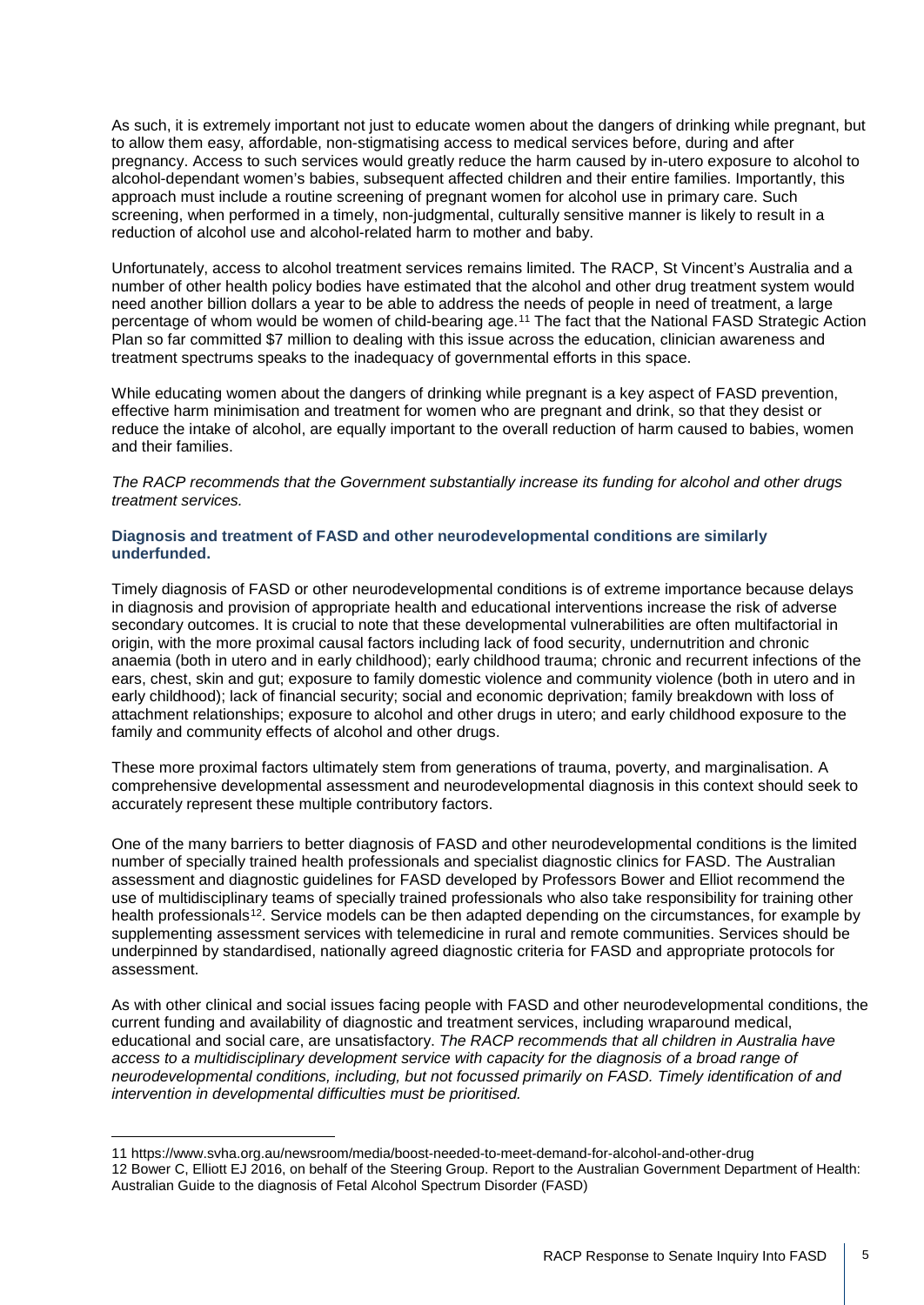#### **Anyone can be affected by FASD but vulnerable subpopulations do need additional support.**

As already noted, reliable prevalence data for FASD in Australia are limited, with the Australian Medical Association extrapolating from Northern American data and a few small local studies to estimate FASD to be present at about 2 to 5 percent of births<sup>[13](#page-5-0)</sup>, with noted disparities between states and territories and various populations. Any pregnant woman who consumes alcohol at harmful levels is at risk of giving birth to a child with FASD. FASD is an issue that transcends social, racial and economic boundaries.

It is also important to shift some of the focus in the clinical and cultural conversations about FASD away from women to men, whose drinking patterns often contribute to similar behaviour amongst their partners. Recent Australian research indicated that 75 percent of women who drank alcohol while pregnant drank with their partners at home.[14](#page-5-1) Men's alcohol consumption has also been shown to have negative epigenetic effects on the developing fetus.<sup>[15](#page-5-2)</sup>

While research from the Growing up in New Zealand Study identified varying patterns of alcohol use by pregnant women of different demographic and ethnic backgrounds, it also established that this is not just a problem affecting poorer or Indigenous women.<sup>[16](#page-5-3)</sup> Erroneously painted as chiefly an Indigenous or low socioeconomic level issue, FASD is overall more prevalent amongst women who are alcohol dependent, women with a child with FASD who continue to drink into their subsequent pregnancies and in some segments of high-risk Aboriginal and Torres Strait Islander communities.

While fewer Aboriginal women than non-Aboriginal women drink alcohol in general, some studies have found high rates of FASD in certain Indigenous communities. Indigenous women who do drink tend to drink at higher risk levels in comparison to non-Indigenous women (11.6% compared with 9.5%).[17](#page-5-4) This is likely to be connected to the experience of colonisation, leading to high levels of disadvantage and intergenerational trauma that have persisted in some communities, as well as to the poor access to prevention and treatment services in many regional and remote areas, where large sections of these populations often live.

Of special importance in this context is the unacceptably high prevalence of FASD-affected youth incarcerated in the juvenile penal system that imposes draconian penalties on so affected youngsters, often targeting children under the age of 14. A recent study in Western Australia found that in Banksia Hill youth detention facility, 89 percent of inmates had at least one form of severe brain impairment and 36 percent had a diagnosis of FASD.[18](#page-5-5) FASD is also overrepresented in out-of-home care, where the special needs of children with the disorder are often ignored for lack of awareness, screening protocols and appropriate resourcing for early intervention and symptom management.<sup>[19](#page-5-6)</sup>

All these populations were identified as priority groups in the National FASD Strategic Action Plan 2018-28 that set out a strategic framework for prevention, screening and support and management of FASD-affected individuals in Australia. As in other areas of research related to FASD, evaluations of progress in these populations remain limited and funding and personnel shortages [hav](#page-5-7)e been reported by physicians and paediatricians working with underserviced populations with FASD.20

FASD tends to have life-long consequences which are of a varying nature and severity. Adults with FASD typically have more physical and mental health needs that persist over their lifetime and experience more socioeconomic disadvantage, social problems and discrimination. Adolescents and adults with FASD and their families need to be supported through wraparound health and social services that address their specific health and wellbeing needs, increasing the extent to which adults with FASD can live supported lives that provide

<sup>13</sup> <https://ama.com.au/position-statement/fetal-alcohol-spectrum-disorder-fasd-2016>

<span id="page-5-1"></span><span id="page-5-0"></span><sup>14</sup> FASD Hub (2018) Assessing maternal alcohol use. https://www.fasdhub.org.au/fasd-information/ assessment-anddiagnosis/for-health-professionals/ assessing-maternal-alcohol-use/

<span id="page-5-2"></span><sup>15</sup> [Finegersh A,](https://www.ncbi.nlm.nih.gov/pubmed/?term=Finegersh%20A%5BAuthor%5D&cauthor=true&cauthor_uid=25887183) [Rompala GR](https://www.ncbi.nlm.nih.gov/pubmed/?term=Rompala%20GR%5BAuthor%5D&cauthor=true&cauthor_uid=25887183) et al. Drinking beyond a lifetime: New and emerging insights into paternal alcohol exposure on subsequent generations. Alcohol Aug 2015

<span id="page-5-4"></span><span id="page-5-3"></span><sup>16</sup> <https://www.nzma.org.nz/journal/read-the-journal/all-issues/2010-2019/2018/vol-131-no-147927-july-2018/7642> 17 Burns L, Breen, C, Bower C et al. Counting fetal alcohol spectrum disorder in Australia: the evidence and the challenges. Drug Alcohol Rev Sept 2013

<span id="page-5-5"></span><sup>18</sup> Bower C, Watkins RE, et al. Fetal alcohol spectrum disorder and youth justice: a prevalence study among young people sentenced to detention in Western Australia. BMJ Open 2018

<span id="page-5-7"></span><span id="page-5-6"></span><sup>19</sup> [https://www.racp.edu.au//docs/default-source/advocacy-library/racp-submission-to-the-victorian-department-of-health](https://www.racp.edu.au/docs/default-source/advocacy-library/racp-submission-to-the-victorian-department-of-health-and-human-services-consultation-into-looking-after-children-s-health-in-out-of-home-care.pdf?sfvrsn=cf3fe21a_4)[and-human-services-consultation-into-looking-after-children-s-health-in-out-of-home-care.pdf?sfvrsn=cf3fe21a\\_4](https://www.racp.edu.au/docs/default-source/advocacy-library/racp-submission-to-the-victorian-department-of-health-and-human-services-consultation-into-looking-after-children-s-health-in-out-of-home-care.pdf?sfvrsn=cf3fe21a_4) 20 <https://www.abc.net.au/news/2018-09-13/fetal-alcohol-spectrum-disorder-obstacles-to-ndis-funding/10218842>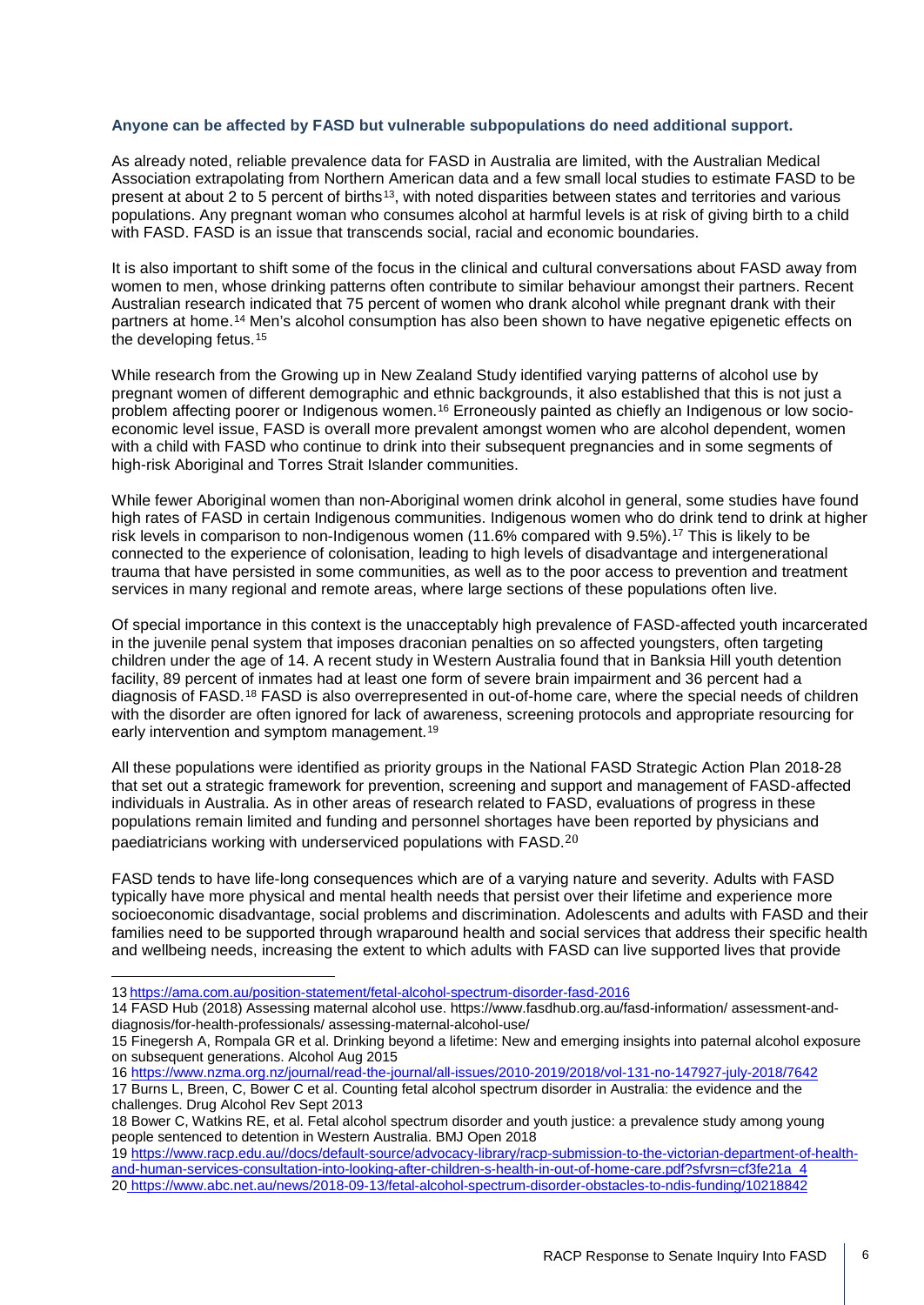them with an appropriate level of independence and giving their families the aid and respite they often need.<sup>[21](#page-6-0)</sup> According to a recent systematic study, very little is also known about the experiences and expectations of supportive interventions for individuals with FASD and their families. <sup>[22](#page-6-1)</sup>

*The RACP recommends that the Partnership Agreement on Closing the Gap between a coalition of Peak Aboriginal and Torres Strait Islander organisations – also known as the Coalition of Peaks – and the COAG be used as a mechanism to progress the work on FASD in Indigenous communities.* 

*The RACP further recommends that all developmental assessment and therapy services whose clients include a high proportion of Aboriginal and Torres Strait Islander families be able to demonstrate appropriate training in and implementation of principles of cultural safety, trauma-informed practice, and appropriate use of interpreter services.* 

*We also recommend that all health promotion activities aiming to improve the developmental outcomes of Aboriginal and Torres Strait Islander children accurately represent the multifactorial origins of developmental vulnerabilities in these populations.* 

*Future research into FASD should include investigations into the progress of the National Strategic Action Plan in respect to the priority populations; into the requirements and experiences of supportive services for children, adolescents and adults; as well as into the perspectives of people who live with FASD*.

#### **NDIS must recognise FASD as a neurodevelopmental disability.**

Currently the National Disability Insurance Scheme only recognises Fetal Alcohol Spectrum under 'Congenital conditions - cases where malformations cannot be corrected by surgery or other treatment and result in permanent impairment.' Several submissions have been made to the National Disability Insurance Agency with respect to recognising FASD as a neurodevelopmental disability.

*In light of the constrained fiscal environment for treatment of FASD and other neurodevelopmental disabilities and the critical need for early diagnosis and intensive intervention for patients with these conditions, the RACP strongly supports this recommendation.* 

However, specifically identifying FASD as a basis for funding support could create an unjust situation where two individuals with identical impairments would receive different levels of support on the basis of one having had a history of prenatal exposure to alcohol, and the other not. Explicitly linking funding to the diagnosis of FASD would also likely exacerbate the existing risk of over-diagnosis.<sup>[23](#page-6-2)</sup>

*Accordingly, the RACP recommends that all disability funding across Australian governmental agencies be accessible based on the level of functional impairment rather than the cause of that impairment***.** 

#### **FASD is a whole-of-society issue and must be addressed as such.**

The most significant and cost-effective interventions to address FASD will be made at a population level. In addition to the remarks made above, the RACP, per its [Alcohol Policy,](https://www.racp.edu.au/docs/default-source/advocacy-library/pa-racp-ranzcp-alcohol-policy.pdf) recommends that the Government immediately:

- o Introduce a volumetric taxation system for all alcohol products and abolish the Wine Equalisation Tax (WET) and rebate.
- o Allocate a proportion of the increased revenue raised from volumetric taxation to funding alcohol and other drug treatment and prevention services as part of a coordinated national response to alcohol and other drug use disorders. Some of that funding must be committed specifically to FASD-related research, prevention and treatment; the funding should be

<span id="page-6-0"></span><sup>21</sup> [Wolfson](https://www.ncbi.nlm.nih.gov/pubmed/?term=Wolfson%20L%5BAuthor%5D&cauthor=true&cauthor_uid=31067652) L[, Poole](https://www.ncbi.nlm.nih.gov/pubmed/?term=Poole%20N%5BAuthor%5D&cauthor=true&cauthor_uid=31067652) N[, Ninomiya](https://www.ncbi.nlm.nih.gov/pubmed/?term=Morton%20Ninomiya%20M%5BAuthor%5D&cauthor=true&cauthor_uid=31067652) M et al. Collaborative Action on Fetal Alcohol Spectrum Disorder Preventio[nInt J Environ](https://www.ncbi.nlm.nih.gov/pmc/articles/PMC6539919/)  [Res Public Health.](https://www.ncbi.nlm.nih.gov/pmc/articles/PMC6539919/) May 2019

<span id="page-6-1"></span><sup>22</sup> [Domeij H,](https://www.ncbi.nlm.nih.gov/pubmed/?term=Domeij%20H%5BAuthor%5D&cauthor=true&cauthor_uid=29479676) [Fahlström G,](https://www.ncbi.nlm.nih.gov/pubmed/?term=Fahlstr%C3%B6m%20G%5BAuthor%5D&cauthor=true&cauthor_uid=29479676) [Bertilsson G](https://www.ncbi.nlm.nih.gov/pubmed/?term=Bertilsson%20G%5BAuthor%5D&cauthor=true&cauthor_uid=29479676) et al. Experiences of living with fetal alcohol spectrum disorders: a systematic review and synthesis of qualitative data. Dev Med Child Neurol. Aug 2018

<span id="page-6-2"></span><sup>23</sup> Price KJ & Miskelly KJ. Why Ask Why? Logical Fallacies in the Diagnosis of Fetal Alcohol Spectrum Disorder. Ethics Behav. 2015